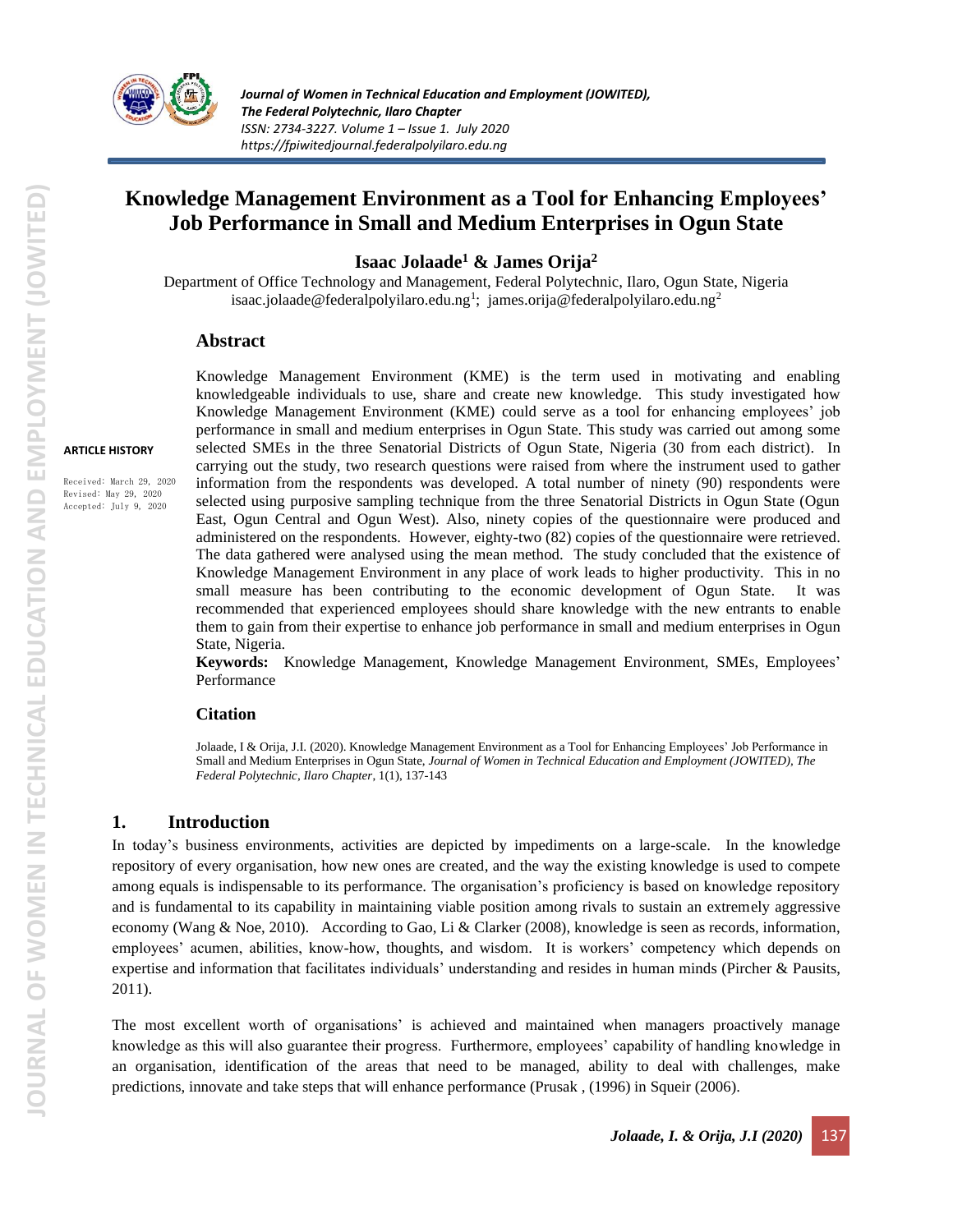

Managing knowledge effectively is germane to organisations whose outdoing competitors are significant to and, on the other hand, sustains growth. However, knowledge being workers' veritable tool is vital to breakthrough associated with knowledge management environment that should be managed to resolve some compound issues facing organisations (Jasimuddin, 2008). Fiorita, Bozeman, Young & Meurs (2007) posited that well-organised and successful management of knowledge enhances workers' commitment towards job performance, higher productivity, reduction in labour turnover and increase in punctuality at work.

Knowledge Management (KM) according to Allan (2003) is a logical system used to obtain, arrange, maintain, share, implement, and as well used in replenishing organisations' intrinsic and extrinsic knowledge toward job performance. It is an organisational structure that facilitates effective harmonisation between employees' expertise in improving organisational performance (De Freitas & Yaber, 2018). Horwitch & Armacost (2002), asserted that it is the method used in forming, executing, changing and piling-up of resources to be used in planning strategies for productivity enhancement. Hence, knowledge management aids in discovering organisational features that must be restructured challenges to be addressed and prospects in an environment where knowledge blooms (Ponelis & Fairer-Wessels, 1998).

Omotayo (2015) opined that an appropriate Knowledge Management strategic plan should not rely only on distributed knowledge but its environment. In other words, the success of implementing Knowledge Management in organisations is practicable in Knowledge Management Environment. Also, De Brun (2005), highlighted that the application of knowledge management modus operandi within organisations should embrace crafting for knowledge environment where knowledge management practices take place to enable efficient use of knowledge management devices. Garita (2015) posited that Knowledge Management should guarantee the existence of valuable information which must be available to the right users at the appropriate time to become organisations' resource and also transformed into organisations' knowledge. Consequently, Knowledge Management converts intellectual capabilities and information into valuable organisations' resource, which links employees with the required knowledge to make decisions and take actions (Iro-Idoro & Jimoh, 2019). Pruzinsky & Mihalcova (2017), described Knowledge Management Environment (KME) as the practice of knowledge management that takes place where Knowledge-Facilitators exhibit their competencies by using, distributing, and forming new knowledgeHence, knowledge management is required for effective job performance of workers in both small and medium enterprises (SMEs).

Small and Medium Enterprises (SMEs) can be described as organisations which embark on small-scale businesses and provide jobs to ease the problem of unemployment. According to Wikipedia the Free Encyclopedia (2020), SMEs are recognised by World Bank, European Union, United Nations and World Trade Organization (WTO) as organisations which encourage innovation and reasonable competition among business concerns. Mekwunye (2018) stated that SMEs are identified by their investment-base, capabilities, ventures, yearly profits, economic feasibilities and workers strength, which mostly comprised of entrepreneurs that have a small number of employees. Also, Hans-Werner & Ruggiera (2020) opined that they are organisations whose workforce amount to two hundred and fifty (250); deep-rooted in entrepreneurship, innovations, employment generation and provide the backbone for the large-scale economy.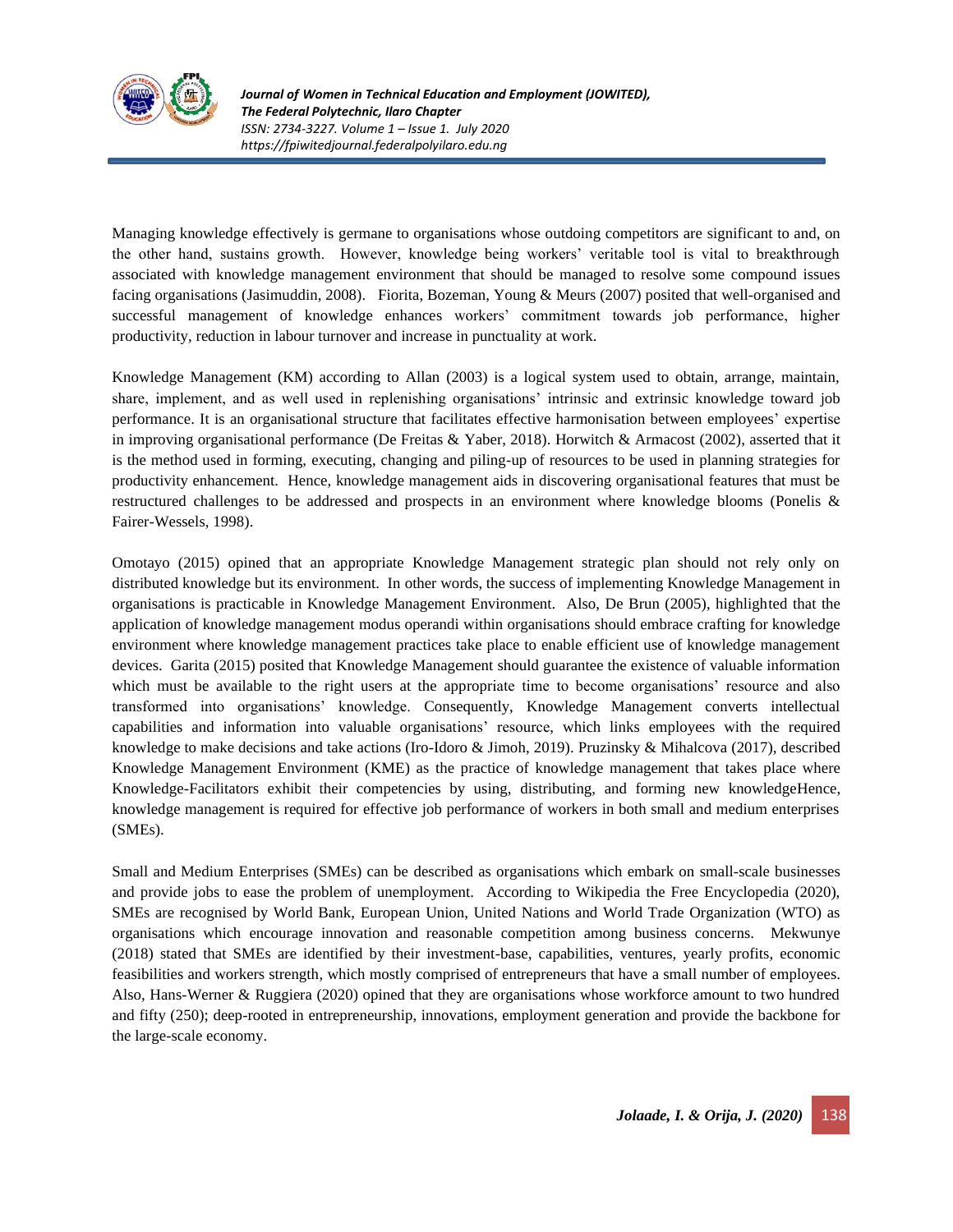

In Management Environment, knowledge management processes reveal knowledge-creating concerns as a continuous innovation creator; therefore, communicating innovative ideas, linking them with the accessible information from the knowledge repository for dissemination to the right users to create a valuable organisational resource. Thus, producing an organisation's resource depends on workers' incessant exchange of implicit and explicit ideas (Squeir, 2006). Tacit knowledge, according to De Brun (2005), resides in human minds while Explicit Knowledge is the codified knowledge (i.e. documents that can be found in the organisations' files as records). Enhancing knowledge management activities in organisations should be carried out by all stakeholders in the work environment. But, this activity must aid the growth of organisations' knowledge asset and also facilitate easy flow of information to the right users at the appropriate time to be in line with the organisations' plan (Emil, 2018).

Today, many organisations are concerned with the usage of knowledge as an essential resource and how to devise their organisational strategies to maximise profits. This is based on the fact that knowledge is being seen as a vital organisation's asset, which is to be used in a vibrant knowledge management environment. Despite benefits derived from Knowledge Management Environment, some organisations, most especially the Small and Medium Scale Enterprises, have not been able to identify the potentials of their workers for optimal productivity. Even where workers display their skills and knowledge, enabling environment was not provided by the management. This, in one way or the other, has been affecting job productivity of the organisation.

The study, therefore, investigated the effect of Knowledge Management Environment (KME) on the job performance of employees in Small and Medium Enterprises (SMEs) in Ogun State. It also determined the extent to which Knowledge Management Environment could enhance the productivity of the Small and Medium Enterprises in Ogun State.

### **2. Methodology**

The study was a survey carried out in a sample used to be comprising of some selected SMEs in the three Senatorial Districts of Ogun State. A total number of ninety (90) respondents were selected. Thirty respondents were selected from Ogun West, Thirty from Ogun Central and Thirty from Ogun East Senatorial Districts of the State. The questionnaire was the main instrument used to gather data for the study. The instrument was validated by the Knowledge-based Experts. The instrument consists of thirteen-question item seeking information on Knowledge Management Environment (KME) on the job productivity of Small and Medium Enterprises (SMEs) in Ogun State. Respondents were asked to pick the most preferred option out of four provided for in the item of questionnaire.

For purposeful analysis, values were assigned to the four options provided in the instrument and Ninety (90) copies of questionnaire were produced and sampled by researchers on selected respondents used for the study. However, Eighty-two (82) questionnaires administered were retrieved. Mean method was used to analyse the data collected. A minimum of 2.5 scores was set as the standard for acceptability of any research question.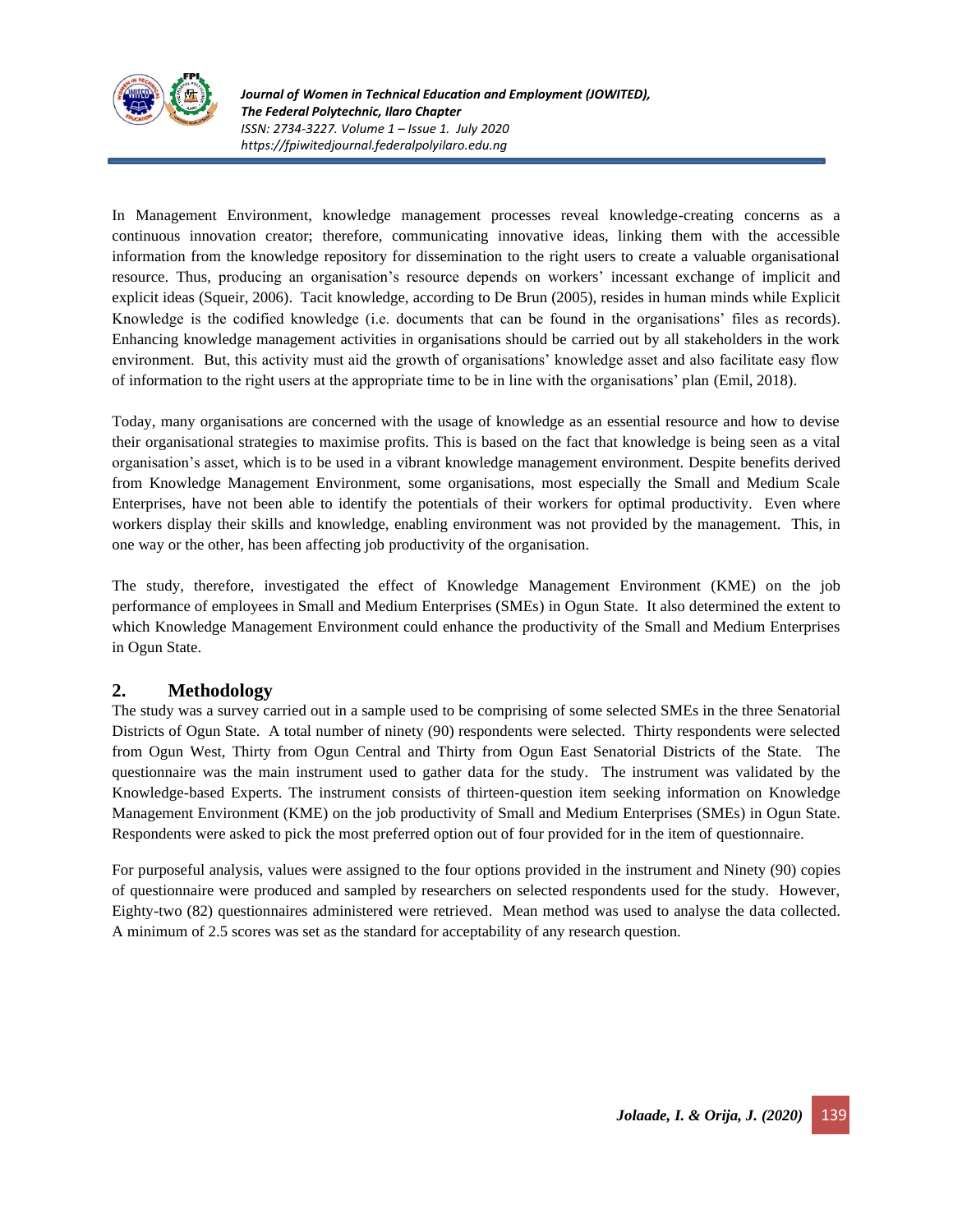

# **3. Result**

| Table 1: Knowledge Management Environment influence on employees' job performance |  |  |
|-----------------------------------------------------------------------------------|--|--|
|                                                                                   |  |  |

| <b>Ouestionnaire Items</b>                    |    | A  | Ð                        | <b>SD</b>                | Total | <b>Mean</b> |
|-----------------------------------------------|----|----|--------------------------|--------------------------|-------|-------------|
| 1. KME leads to employees' innovation.        | 49 | 33 |                          |                          | 82    | 3.59        |
| 2. It enables prompt knowledge usage.         | 43 | 39 | $\overline{\phantom{a}}$ |                          | 82    | 3.53        |
| 3. It facilitates easy knowledge sharing.     | 48 | 31 | 03                       | $\sim$                   | 82    | 3.62        |
| 4. It aids in creating of new knowledge.      |    | 32 | 08                       | $\overline{\phantom{a}}$ | 82    | 3.41        |
| 5. It assists in reorganising firms' culture. | 50 | 32 | $\sim$                   |                          | 82    | 3.61        |
| Grand Mean $=$ 3.55                           |    |    |                          |                          |       |             |

Table 2: Extent to which application of KME enhances SMEs job productivity

| <b>Questionnaire Items</b>                          |    | $\mathbf A$ | D              | <b>SD</b> | <b>Total</b> | Mean |
|-----------------------------------------------------|----|-------------|----------------|-----------|--------------|------|
| 6. KME identifies area of weaknesses.               |    | 44          |                |           | 82           | 3.46 |
| 7. It rewrites new operational format.              |    | 30          | $\overline{a}$ |           | 82           | 3.63 |
| 8. It enforces new innovative ideas.                |    | 33          | 09             | ÷,        | 82           | 3.38 |
| 9. It creates continuous innovative opportunities.  |    | 14          | $\overline{a}$ |           | 82           | 3.83 |
| 10. It improves organisations' knowledge strengths. |    | 40          |                |           | 82           | 3.51 |
| 11. It strengths the identified weaknesses.         |    | 39          | 07             | 03        | 82           | 2.76 |
| 12. It prevents threat to knowledge storage.        | 35 | 45          | 02             |           | 82           | 3.40 |
| 13. It aids in knowledge applications.              |    | 32          |                |           | 82           | 3.72 |
| Grand Mean<br>$= 3.46$                              |    |             |                |           |              |      |

# **4. Discussion**

Questions One to Five in detailed in Table 1 were used to gather data on the research question one. The results were 3.59, 3.52, 3.62, 3.41 and 3.61, respectively, which revealed that the research question was accepted. Based on the results gathered from the study, the Grand Mean of 3.55 was generated, which reflects that the respondents were of the opinion that KME influences employees' job performance. The result of this study collaborates with Morgeson & Humphrey (2006) views that the practice of managing knowledge amount to having an excellent work environment which enhances workers' performance and productivity.

Also, it is in consonance with Fiorita *et al*. (2007), that well-organised and successful management of knowledge enhances workers' commitment towards job performance, higher productivity, reduction in labour turnover and increase in punctuality at work. The findings supported the assertion of De Freitas & Yaber (2018) that it facilitates effective harmonisation between employees' expertise in improving organisational performance. Therefore, Knowledge Management Environment is an arrangement whereby an organisation coordinates information and the workforce to ensure an understandable knowledge environment exists (Almuiñas *et al.,* 2015).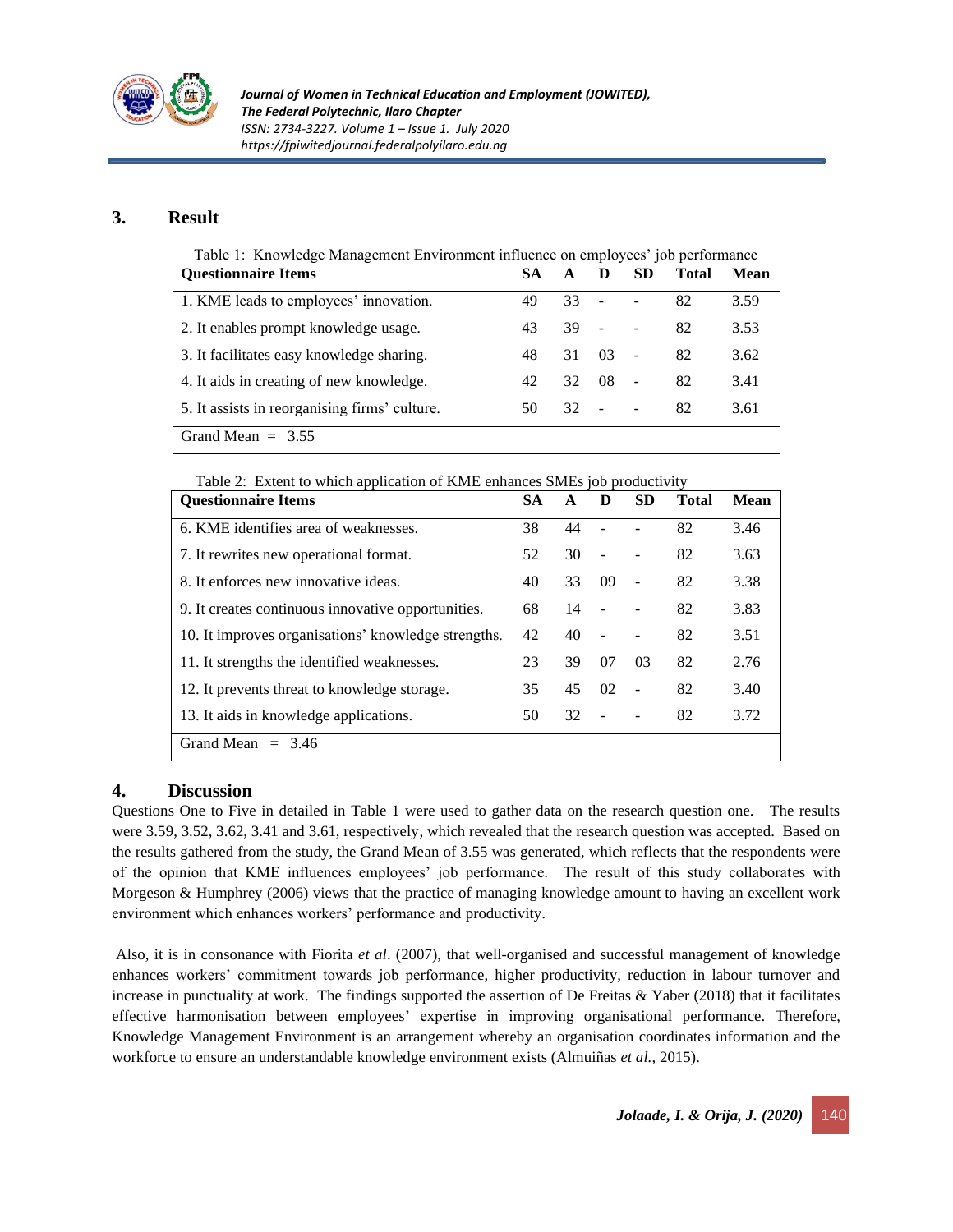

Questions Six to Thirteen were used to gather data on research question two. The results were shown as 3.46, 3.63, 3.38, 3.83, 3.53, 2.76, 3.40 and 3.72, respectively, while the Grand Mean is 3.46 as an indication that the research question was accepted. This is in consonance with Pruzinsky *et al*. (2017) belief that Knowledge Management Environment (KME) allows its practice to take place where Knowledge-Facilitators exhibit their competencies by using, distributing and forming new knowledge. It makes available, aids and boosts an appropriate knowledge environment within an organisation.

The result of this study was in line with Gharakhani (2012) views on the importance of management to organisations which innovate in crafting for organisational productivity. Also, it was in agreement with Chen (2011) that Knowledge Management supports organisations to effect necessary changes to goods and services and as well as restrategise for optimum organisational performance.

## **5. Conclusion**

Knowledge Management Environment creates an enabling atmosphere for knowledge management activities to thrive. It is where the Knowledge Management x-rayed its components and getting them prepared for implementation. In essence, Knowledge Management Environment creates the right kind of setting where techniques are used to improve and stimulate enabling environment to manage the knowledge of workers for innovation and creativity towards efficient job performance. It also identifies the barriers to productivity, remove them and as well build on the enablers of knowledge management processes towards enhancing productivity of Small and Medium Enterprises in Ogun State.

### **References**

- Allan, N. (2003). In search of sustainability, act-km conference 2003, knowledge management projects. *Sloan Management Review,* 39(2).
- Almuiñas, J.L., Passailaigue, R. & Galarza, J. (2015). La gestión de la información y el conocimiento.una oportunidad para las instituciones de educación superior. *Revista Universidady Sociedad,* 7(3), 16 -22.
- Chen, Q. (2011). Towards the Application Framework of Innovation-Based Knowledge Management System with Information Technology. In Lin, S. and Huang, X., Eds., *Advances in Computer Science, Environment, Ecoinformatics, and Education* (pp 407-412), Springer, Berlin.
- De Brun, C. (2005). National Library for Health: Knowledge Management Specialist Library. Retrieved 8 April 2019 from http//www.library.nhs.ok/knowledgemanagement.
- De Freitas, V. & Yáber, G. (2018). Information management as a determinant of success in knowledge management systems. *Journal of Business,* Universidad del Pacífico (Lima, Peru*)*. 10 (2), 88-108
- Emil, H. (2018). *Knowledge management system and practices: A theoretical and practical guide for knowledge management in your organisation*. Retrieved 8 April 2019 from: [info@knowledge-management](mailto:info@knowledge-management-tools.net)[tools.net](mailto:info@knowledge-management-tools.net)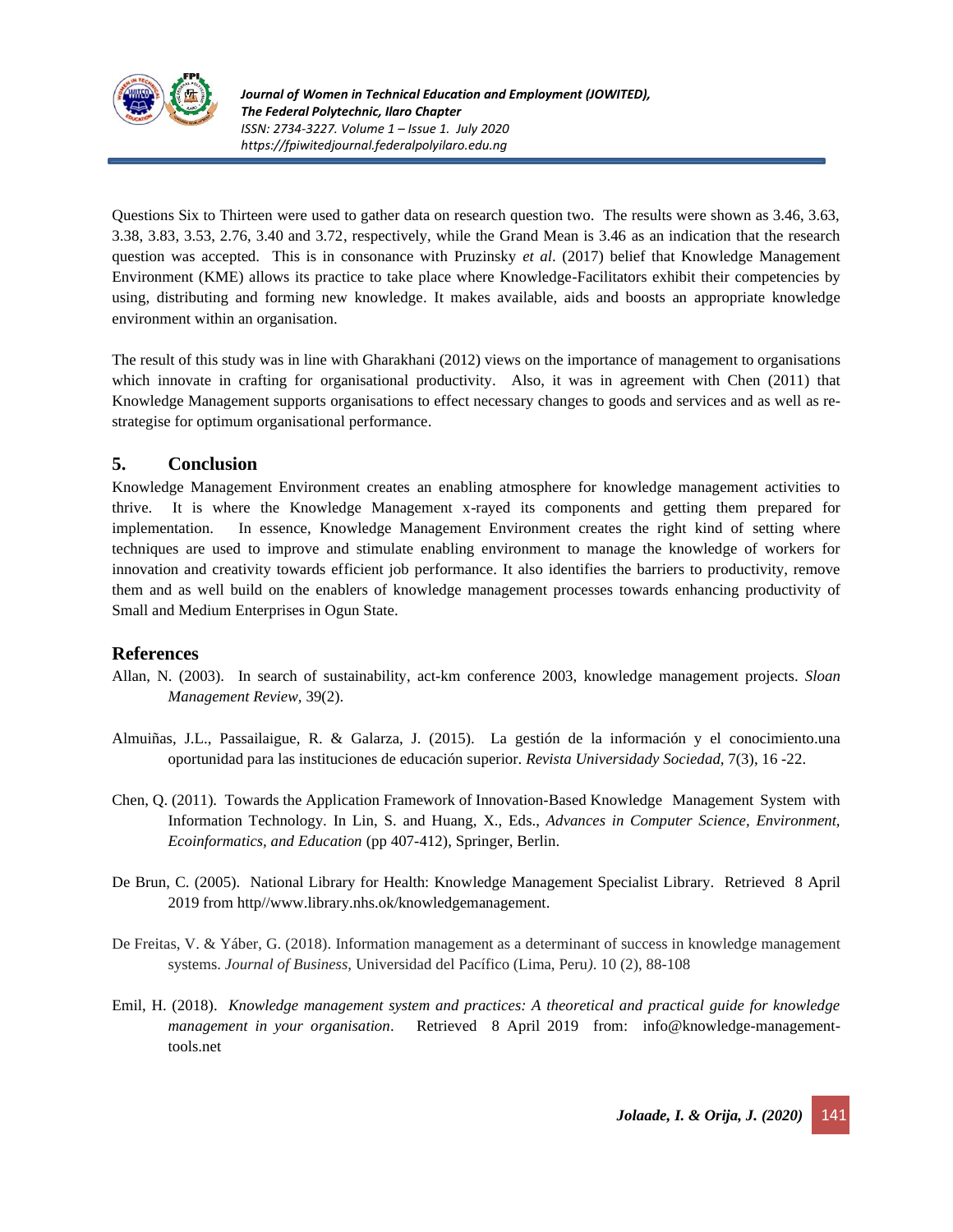

- Fiorita, J. A., Bozeman, D. P., Young, A., & Meurs, J. A. (2007). Organisation commitment, human resource practices, and organisation characteristic. *Journal of Managerial Issues*. 19(2), 186-207
- Gao, F., Li, M. & Clarke, S. (2008). Knowledge, management and knowledge management in business operations. *Journal of Knowledge Management,* 12, 3-17.
- Garita, W.A. (2015). Reflexiones e insumos sobre los sistemas de información gerencial en la gestión de lasinstituciones de educación superior: Ventajas y desventajas. *Gestión de la educación,* 5(2), 23-37.
- Gharakhani, D. & Mousakhani, M. (2012). Knowledge management capabilities and SMEs' organisationalperformance. *Journal of Chinese Entrepreneurship,* 4, 35-49.
- Hans-Werner & Ruggiera (2020). Basic concepts of small and medium sized enterprises (SMEs). Springer Link. *Building Leadership in Project and Network Management,* 65-66. Retrieved 30 June 2020 from: https://link.springer.com
- Horwitch, M. & Armacost, R. (2002). Helping knowledge management be all it can be. *Journal of Business Strategy,* 23, 26-31.
- Iro-Idoro, C. B. & Jimoh, T. A. (2019). Knowledge management in technological innovation: Correlate of job performance of non-teaching staff at the Federal Polytechnic, Ilaro, Nigeria. *Nigerian Communication & Information Technology Journal,* NCITJ, 1(1).
- Jasimuddin, S. M. (2008). A holistic view of knowledge management strategy. *Journal of Knowledge Management*, 12(2), 57-66.
- Mekwunye, U. (2018).Small and medium scale enterprises in Nigeria An overview of initial set up. Retrieved 30 June 2020 from: https://www.benchmacince.net/.
- Mohrman, S., Finegold, D. & Klein, J. (2002). Designing the knowledge enterprise: Beyond programs and tool.*Organizational Dynamics*, 31(2), 134-150.
- Morgeson, F.P. & Humphrey, S.E. (2006). The work design questionnaire (WDQ): Developing and validating a comprehensive measure for assessing job design and the nature of work, *Journal of Applied Psychology*, 91(6), 1321-1339.
- Omotayo, F. O. (2015). Knowledge management as an important tool in organisational management: A review of literature. *Library Philosophy and Practice (e-journal)*. 1238. http://digitalcommons.unl.edu/libphilprac/1238
- Pircher, R. & Pausits, A. (2011). Information and knowledge management at higher education institutions. *Management Information Systems,* 6(2), 8-16.